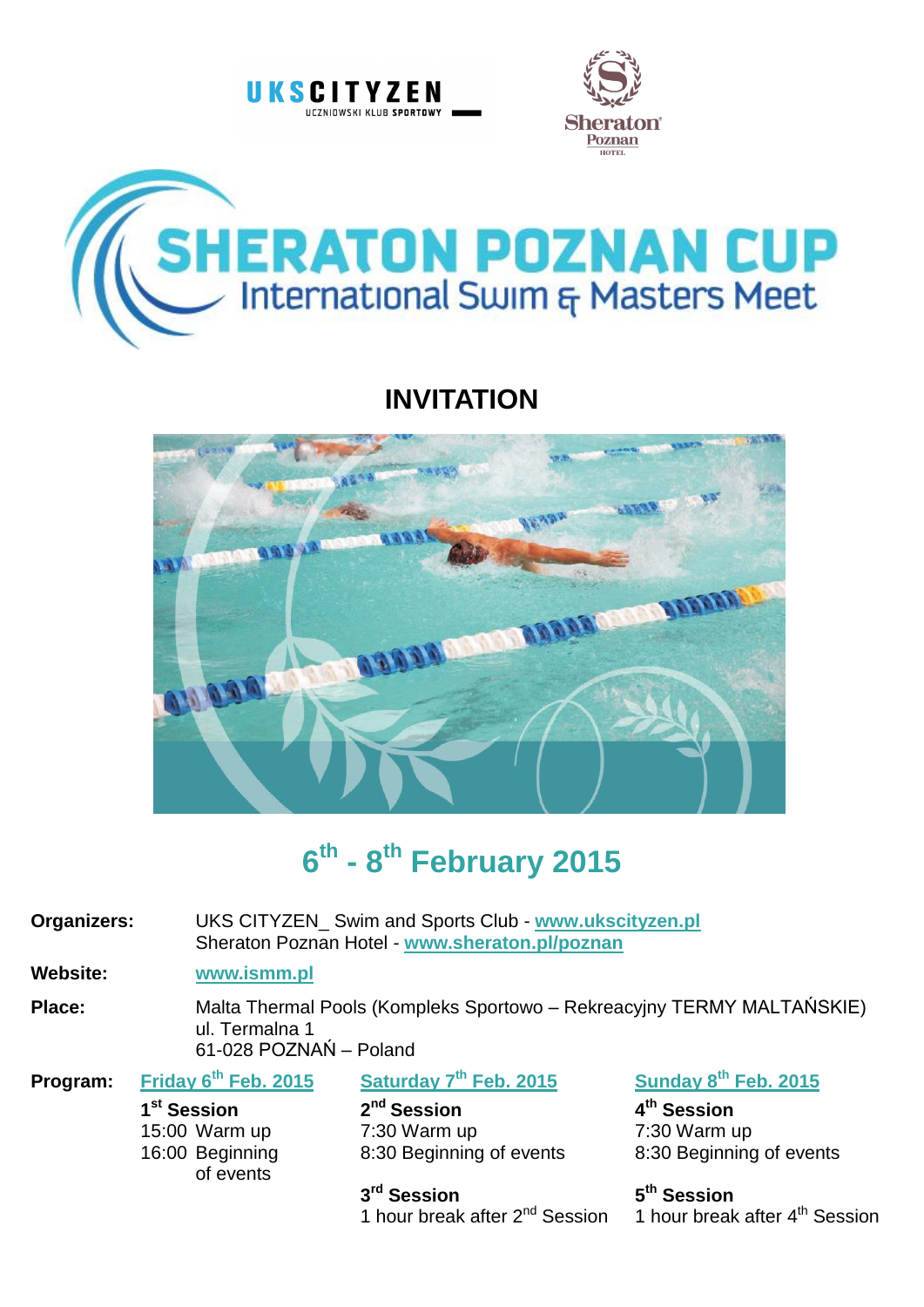# **Day 1 st Session**

# **Friday 6th February 2015 - First start is at 16:00 hrs:**

| Comp Nr |                 | <b>Distances</b>                | Norm times:                       | 1995 & older | 96/97 | 98/99                    | 00/01                                                        | 02    | 03   | 04   | 05   | 06/07 |
|---------|-----------------|---------------------------------|-----------------------------------|--------------|-------|--------------------------|--------------------------------------------------------------|-------|------|------|------|-------|
|         | 50 <sub>m</sub> |                                 | Butterfly female – Preliminaries  | 0:39         | 0:40  | 0:41                     | 0:43                                                         | 0:48  | 0:50 | 0:54 | 1:00 | 1:10  |
| 2       | 50 <sub>m</sub> |                                 | Butterfly male - Preliminaries    | 0:37         | 0:39  | 0:40                     | 0:42                                                         | 0:46  | 0:50 | 0:54 | 1:00 | 1:10  |
| 3       | 50 <sub>m</sub> | <b>Butterfly female Masters</b> |                                   |              |       | From age 20 until age 99 |                                                              |       |      |      |      |       |
| 4       | 50 <sub>m</sub> | Butterfly male Masters          |                                   |              |       |                          | From age 20 until age 99                                     |       |      |      |      |       |
| 5       | 400m            |                                 | Individual Medley female - Finals | 5:50         | 6:05  | 6:15                     | 6:25                                                         | 6:35  | 6:50 | ---  |      |       |
| 6       | 400m            |                                 | Individual Medley male - Finals   | 5:40         | 6:00  | 6:08                     | 6:20                                                         | 6:35  | 6:50 | ---  |      |       |
| 7       | 100m            | Freestyle female <b>Masters</b> |                                   |              |       |                          | From age 20 until age 99                                     |       |      |      |      |       |
| 8       | 100m            | Freestyle male Masters          |                                   |              |       |                          | From age 20 until age 99                                     |       |      |      |      |       |
| 9       | 800m            | Freestyle female - Finals       |                                   | 10:30        | 11:10 | 11:30                    | 12:10                                                        | 13:00 |      |      |      |       |
| 10      |                 | 1500m Freestyle male - Finals   |                                   | 18:55        | 19:30 | 20:00                    | 20:30                                                        | 21:30 |      |      |      |       |
| 11      | 800m            | Freestyle female Masters        |                                   |              |       |                          | From age 20 until age $99 -$ Norm start time of = 14:30 mins |       |      |      |      |       |
| $12 \,$ | 800m            | Freestyle male <b>Masters</b>   |                                   |              |       |                          | From age 20 until age $99 -$ Norm start time of = 13:00 mins |       |      |      |      |       |

**Day 2**

# **nd Session**

### **Saturday 7 th February 2015 – First start is at 8:30 hrs:**

| Comp Nr |                  | Distances<br>Norm times:                 | 1995 & older             | 96/97 | 98/99                        | 00/01                        | 02   | 03   | 04    | 05                | 06/07   |
|---------|------------------|------------------------------------------|--------------------------|-------|------------------------------|------------------------------|------|------|-------|-------------------|---------|
| 13      | 50m              | Breaststroke female – Preliminaries      | 0:40                     | 0:45  | 0:47                         | 0:50                         | 0:55 | 0:58 | 1:00  | 1:05              | 1:10    |
| 14      | 50m              | Breaststroke male – Preliminaries        | 0:38                     | 0:42  | 0:45                         | 0:49                         | 0:55 | 0:58 | 1:00  | 1:05              | 1:10    |
| 15      | 100m             | Individual Medley female Masters         |                          |       |                              | From age 20 until age 99     |      |      |       |                   |         |
| 16      | 100m             | Individual Medley male Masters           |                          |       |                              | From age 20 until age 99     |      |      |       |                   |         |
| 17      | 100 <sub>m</sub> | Backstroke female – Finals               | 1:19                     | 1:21  | 1:25                         | 1:30                         | 1:38 | 1:42 | 1:45  | 2:00              |         |
| 18      | 100m             | Backstroke male - Finals                 | 1:17                     | 1:19  | 1:22                         | 1:28                         | 1:37 | 1:42 | 1:45  | 2:00              |         |
| 19      | 50m              | Breaststroke female <b>Masters</b>       | From age 20 until age 99 |       |                              |                              |      |      |       |                   |         |
| 20      | 50m              | Breaststroke male <b>Masters</b>         |                          |       |                              | From age 20 until age 99     |      |      |       |                   |         |
| 21      | 200m             | Freestyle female - Finals                | 2:25                     | 2:30  | 2:35                         | 2:40                         | 2:55 | 3:10 | 3:20  |                   |         |
| 22      | 200m             | Freestyle male - Finals                  | 2:20                     | 2:28  | 2:33                         | 2:40                         | 2:55 | 3:10 | 3:20  | $\qquad \qquad -$ |         |
| 23      | 100m             | Individual Medley female - Finals        | 1:18                     | 1:21  | 1:25                         | 1:35                         | 1:45 | 1:52 | 1:55  | 2:00              | $2:20*$ |
| 24      | 100m             | Individual Medley male - Finals          | 1:16                     | 1:20  | 1:24                         | 1:34                         | 1:45 | 1:52 | 1:55  | 2:00              | $2:20*$ |
| 25      | 50m              | Freestyle female - Preliminaries         | 0:32                     | 0:33  | 0:34                         | 0:35                         | 0:39 | 0:45 | 0:50  | 0:58              | 1:00    |
| 26      | 50m              | Freestyle male - Preliminaries           | 0:31                     | 0:32  | 0:33                         | 0:34                         | 0:38 | 0:44 | 0:50  | 0:58              | 1:00    |
| 27      | 200m             | Butterfly female - Finals                | 2:50                     | 2:54  | 2:59                         | 3:12                         | 3:20 | 3:40 | $---$ | ---               | ---     |
| 28      | 200m             | Butterfly male – Finals                  | 2:47                     | 2:50  | 2:55                         | 3:05                         | 3:20 | 3:40 | ---   | ---               |         |
| 29      |                  | 4x50m Medley Relay Masters               |                          |       |                              |                              |      |      |       |                   |         |
| 30      |                  | 4x50m Medley Relay female 2003 - 2007    |                          |       |                              | ---- without time limit ---- |      |      |       |                   |         |
| 31      |                  | 4x50m Medley Relay male 2003 - 2007      |                          |       |                              | ---- without time limit ---- |      |      |       |                   |         |
| 32      |                  | 4x50m Medley Relay female 2002 and older |                          |       |                              | ---- without time limit ---- |      |      |       |                   |         |
| 33      |                  | 4x50m Medley Relay male 2002 and older   |                          |       | ---- without time limit ---- |                              |      |      |       |                   |         |

\*100m Individual Medley registration accepted for swimmers born in 2006 and older.

#### **1 hour lunch break**

# **rd Session**

## Saturday 7<sup>th</sup> February 2015 – begins 1 hour after the end of 2<sup>nd</sup> Session:

| Comp Nr |                  | <b>Distances</b>                      | Norm times:                           | 1995 & older | 96/97                                        | 98/99 | 00/01                    | 02   | 03   | 04                                           | 05      | 06/07   |
|---------|------------------|---------------------------------------|---------------------------------------|--------------|----------------------------------------------|-------|--------------------------|------|------|----------------------------------------------|---------|---------|
| 34      | 200 <sub>m</sub> |                                       | Backstroke female – Finals            | 2:52         | 2:56                                         | 2:59  | 3:05                     | 3:08 | 3:10 | 3:20                                         | $- - -$ |         |
| 35      | 200 <sub>m</sub> | Backstroke male – Finals              | 2:50                                  | 2:55         | 2:57                                         | 3:02  | 3:05                     | 3:10 | 3:20 | $---$                                        |         |         |
| 36      | 100m             | Backstroke female <b>Masters</b>      |                                       |              | From age 20 until age 99                     |       |                          |      |      |                                              |         |         |
| 37      | 100m             |                                       | Backstroke male <b>Masters</b>        |              |                                              |       | From age 20 until age 99 |      |      |                                              |         |         |
| 38      | 100m             |                                       | Breaststroke female – Finals          | 1:30         | 1:35                                         | 1:40  | 1:45                     | 1:49 | 1:54 | 2:00                                         | 2:08    | ---     |
| 39      | 100m             |                                       | Breaststroke male – Finals            | 1:28         | 1:33                                         | 1:38  | 1:42                     | 1:45 | 1:54 | 2:00                                         | 2:08    | $- - -$ |
| 40      |                  | 400m Freestyle female Masters         |                                       |              |                                              |       | From age 20 until age 99 |      |      |                                              |         |         |
| 41      |                  | 400m Freestyle male Masters           |                                       |              |                                              |       | From age 20 until age 99 |      |      |                                              |         |         |
| 42      |                  | 150m Freestyle female - Preliminaries |                                       |              | Special swim event - no time limit required* |       |                          |      |      |                                              |         |         |
| 43      | 150m             |                                       | <b>Freestyle male - Preliminaries</b> |              |                                              |       |                          |      |      | Special swim event – no time limit required* |         |         |

**\* Registration accepted for swimmers born in 2003 and older, excluding Masters.**

### **30 minutes break st set of 50m Finals – Finals are in each age group separately**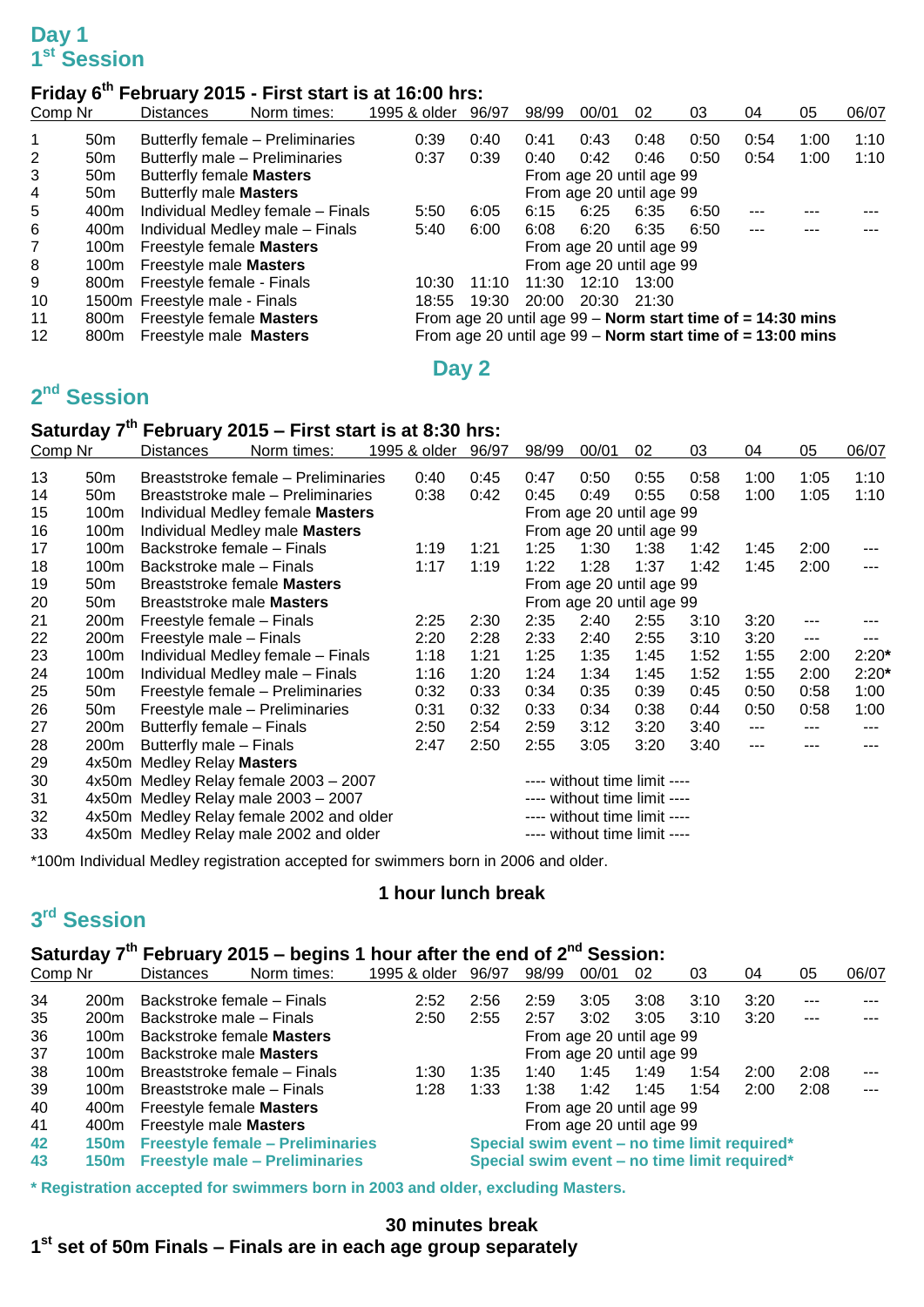| 13F | 50m             | Breaststroke female |                                  |
|-----|-----------------|---------------------|----------------------------------|
| 14F | 50 <sub>m</sub> | Breaststroke male   |                                  |
|     |                 |                     | Ceremony for Breaststroke finals |
| 25F | 50 <sub>m</sub> | Freestyle female    |                                  |
| 26F | 50 <sub>m</sub> | Freestyle male      |                                  |
|     |                 |                     | Ceremony for Freestyle finals    |
| 1F  | 50 <sub>m</sub> | Butterfly female    |                                  |
| 2F  | 50 <sub>m</sub> | Butterfly male      |                                  |
|     |                 |                     | Ceremony for Butterfly finals    |

#### **Day 3**

# **4 th Session**

# **Sunday 8 th February 2015 – First Start is at 8:30 hrs:**

| Comp Nr          | Norm times:<br>Distances |  | 1995 & older                                                                                                                                                                                                                                                                                                                                              | 96/97                                                                                                                                                                                                                                                  | 98/99                    | 00/01                        | 02   | 03   | 04                                                                                                                                               | 05   | 06/07   |
|------------------|--------------------------|--|-----------------------------------------------------------------------------------------------------------------------------------------------------------------------------------------------------------------------------------------------------------------------------------------------------------------------------------------------------------|--------------------------------------------------------------------------------------------------------------------------------------------------------------------------------------------------------------------------------------------------------|--------------------------|------------------------------|------|------|--------------------------------------------------------------------------------------------------------------------------------------------------|------|---------|
| 200 <sub>m</sub> |                          |  | 2:55                                                                                                                                                                                                                                                                                                                                                      | 3:00                                                                                                                                                                                                                                                   | 3:06                     | 3:10                         | 3:20 | 3:25 | 3:40                                                                                                                                             | ---  |         |
| 200 <sub>m</sub> |                          |  | 2:50                                                                                                                                                                                                                                                                                                                                                      | 2:58                                                                                                                                                                                                                                                   | 3:05                     | 3:08                         | 3:20 | 3:25 | 3:40                                                                                                                                             | ---  |         |
| 100 <sub>m</sub> |                          |  |                                                                                                                                                                                                                                                                                                                                                           |                                                                                                                                                                                                                                                        |                          |                              |      |      |                                                                                                                                                  |      |         |
| 100 <sub>m</sub> |                          |  |                                                                                                                                                                                                                                                                                                                                                           |                                                                                                                                                                                                                                                        |                          |                              |      |      |                                                                                                                                                  |      |         |
| 100m             |                          |  | 1:09                                                                                                                                                                                                                                                                                                                                                      | 1:12                                                                                                                                                                                                                                                   | 1:14                     | 1:18                         | 1:24 | 1:28 | 1:40                                                                                                                                             | 2:00 | $2:20*$ |
| 100m             |                          |  | 1:08                                                                                                                                                                                                                                                                                                                                                      | 1:11                                                                                                                                                                                                                                                   | 1:12                     | 1:16                         | 1:21 | 1:28 | 1:40                                                                                                                                             | 2:00 | $2:20*$ |
| 50 <sub>m</sub>  |                          |  |                                                                                                                                                                                                                                                                                                                                                           |                                                                                                                                                                                                                                                        | From age 20 until age 99 |                              |      |      |                                                                                                                                                  |      |         |
| 50 <sub>m</sub>  |                          |  |                                                                                                                                                                                                                                                                                                                                                           |                                                                                                                                                                                                                                                        |                          |                              |      |      |                                                                                                                                                  |      |         |
| 50 <sub>m</sub>  |                          |  | 0:40                                                                                                                                                                                                                                                                                                                                                      | 0:42                                                                                                                                                                                                                                                   | 0:44                     | 0:48                         | 0:52 | 0:55 | 0:58                                                                                                                                             | 1:00 | 1:10    |
| 50 <sub>m</sub>  |                          |  | 0:39                                                                                                                                                                                                                                                                                                                                                      | 0:41                                                                                                                                                                                                                                                   | 0:42                     | 0:45                         | 0:50 | 0:55 | 0:58                                                                                                                                             | 1:00 | 1:10    |
| 100m             |                          |  |                                                                                                                                                                                                                                                                                                                                                           |                                                                                                                                                                                                                                                        | From age 20 until age 99 |                              |      |      |                                                                                                                                                  |      |         |
| 100m             |                          |  |                                                                                                                                                                                                                                                                                                                                                           |                                                                                                                                                                                                                                                        | From age 20 until age 99 |                              |      |      |                                                                                                                                                  |      |         |
|                  |                          |  |                                                                                                                                                                                                                                                                                                                                                           |                                                                                                                                                                                                                                                        |                          | ---- without time limit ---- |      |      |                                                                                                                                                  |      |         |
|                  |                          |  |                                                                                                                                                                                                                                                                                                                                                           |                                                                                                                                                                                                                                                        |                          |                              |      |      |                                                                                                                                                  |      |         |
|                  |                          |  |                                                                                                                                                                                                                                                                                                                                                           | ---- without time limit ----                                                                                                                                                                                                                           |                          |                              |      |      |                                                                                                                                                  |      |         |
|                  |                          |  |                                                                                                                                                                                                                                                                                                                                                           | ---- without time limit ----                                                                                                                                                                                                                           |                          |                              |      |      |                                                                                                                                                  |      |         |
|                  |                          |  |                                                                                                                                                                                                                                                                                                                                                           |                                                                                                                                                                                                                                                        |                          |                              |      |      |                                                                                                                                                  |      |         |
|                  |                          |  | Breaststroke female – Finals<br>Breaststroke male – Finals<br>Breaststroke female <b>Masters</b><br>Breaststroke male <b>Masters</b><br>Freestyle female - Finals<br>Freestyle male - Finals<br>Backstroke female Masters<br>Backstroke male <b>Masters</b><br>Butterfly female <b>Masters</b><br>Butterfly male Masters<br>4x50m Freestyle Relay Masters | Backstroke female – Preliminaries<br>Backstroke male – Preliminaries<br>4x50m Freestyle Relay female 2003 - 2007<br>4x50m Freestyle Relay male 2003 - 2007<br>4x50m Freestyle Relay female 2002 and older<br>4x50m Freestyle Relay male 2002 and older |                          |                              |      |      | From age 20 until age 99<br>From age 20 until age 99<br>From age 20 until age 99<br>---- without time limit ----<br>---- without time limit ---- |      |         |

\*100m Freestyle registration accepted for swimmers born in 2006 and older.

#### **1 hour lunch break**

# **5 th Session**

### **Sunday 8 th February 2015 – approximately 1 hour following the 4 th Session**

| Comp Nr |                  | <b>Distances</b>          | Norm times:                       | 1995 & older | 96/97 | 98/99 | 00/01                    | 02   | 03   | 04   | 05      | 06/07   |
|---------|------------------|---------------------------|-----------------------------------|--------------|-------|-------|--------------------------|------|------|------|---------|---------|
| 61      | 200 <sub>m</sub> |                           | Individual Medley female - Finals | 2:46         | 2:49  | 2:58  | 3:10                     | 3:20 | 3:25 | 3:40 | $---$   |         |
| 62      | 200m             |                           | Individual Medley male - Finals   | 2:43         | 2:47  | 2:54  | 3:05                     | 3:15 | 3:25 | 3:40 | $- - -$ |         |
| 63      | 400m             |                           | Freestyle female - Finals         | 5:10         | 5:25  | 5:45  | 6:05                     | 6:20 | 6:45 | 7:00 | $---$   |         |
| 64      | 400m             | Freestyle male - Finals   |                                   | 5:08         | 5:24  | 5:42  | 6:00                     | 6:20 | 6:45 | 7:00 | $---$   |         |
| 65      | 100m             | Butterfly female - Finals |                                   | 1:24         | 1:28  | 1:30  | 1:35                     | 1:45 | 1:55 | 2:00 | 2:10    | $- - -$ |
| 66      | 100m             | Butterfly male - Finals   |                                   | 1:20         | 1:25  | 1:28  | 1:32                     | 1:42 | 1:55 | 2:00 | 2:10    | $- - -$ |
| 67      | 50 <sub>m</sub>  |                           | Freestyle female Masters          |              |       |       | From age 20 until age 99 |      |      |      |         |         |
| 68      | 50 <sub>m</sub>  | Freestyle male Masters    |                                   |              |       |       | From age 20 until age 99 |      |      |      |         |         |

#### **30 minutes break**

# **2 nd set of 50m Finals – Finals are in each age group separately & 150m Freestyle Sheraton Distance Cup**

1995 & older 96/97 98/99 00/01 02 03 04 05 06/07

52F 50m Backstroke female 53F 50m Backstroke male

Ceremony for Backstroke finals

#### **150m Freestyle Final Sheraton Distance Cup (open age category)**

| 42F | 150m Freestyle female | <b>Final</b> |
|-----|-----------------------|--------------|
| 43F | 150m Freestyle male   | <b>Final</b> |

Ceremony for Freestyle finals

# **End of Swim Meet!**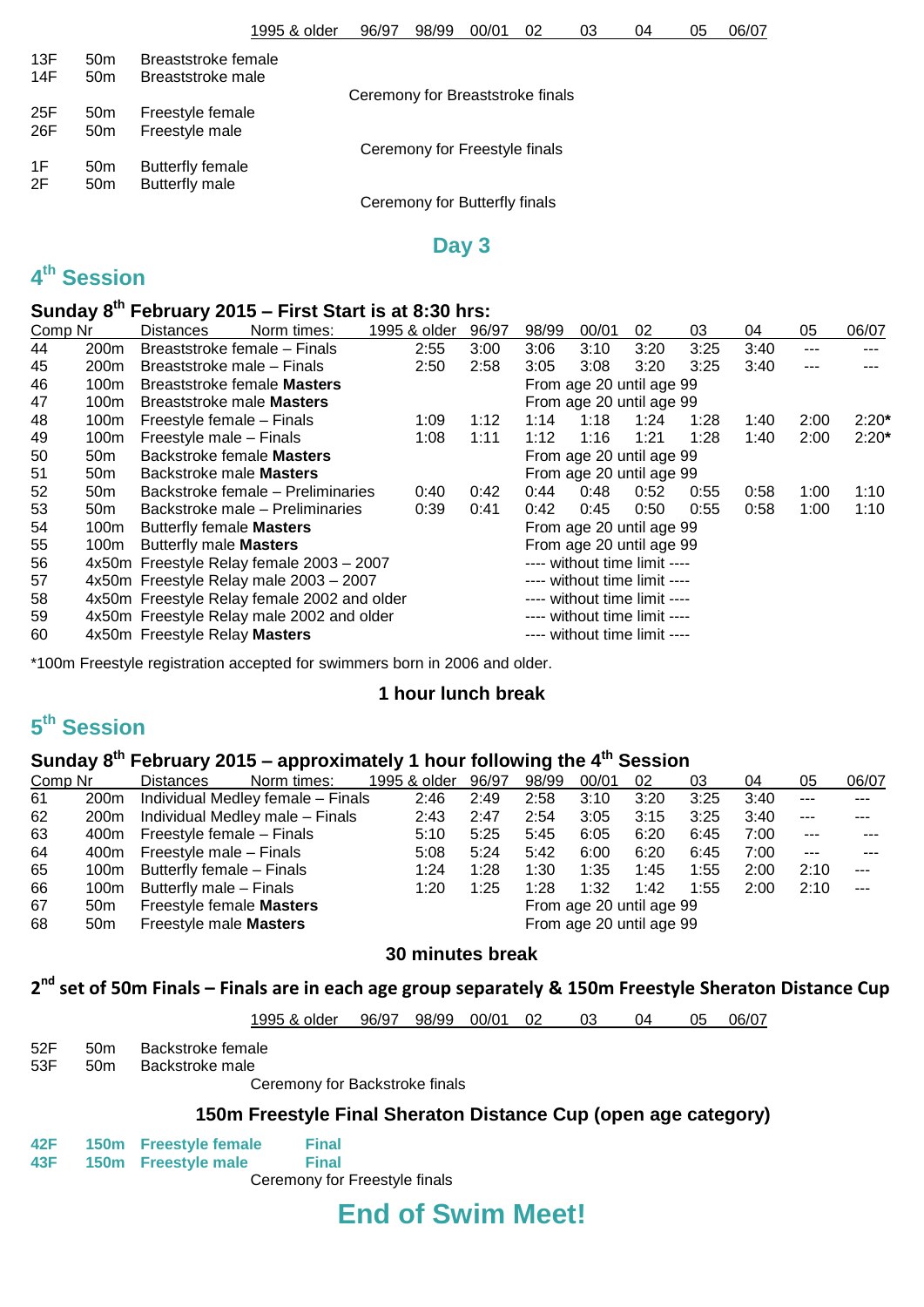| <b>ISMM - Sheraton Poznan Cup - Meeting Records</b> |                                    |             |              |                                    |             |              |  |  |
|-----------------------------------------------------|------------------------------------|-------------|--------------|------------------------------------|-------------|--------------|--|--|
| Event                                               | <b>Female</b>                      | <b>Time</b> | <b>Date</b>  | <b>Male</b>                        | <b>Time</b> | <b>Date</b>  |  |  |
| 50 <sub>m</sub> Free                                | KITA Katarzyna                     | 0:26,20     | 18. Jan 2014 | <b>MAJCHRZAK Kacper</b>            | 0:23,20     | 2. Feb 2013  |  |  |
| 100m Free                                           | <b>CIESLAK Joanna</b>              | 0:57,80     | 19. Jan 2014 | MAJCHRZAK Kacper                   | 0:48,99     | 19. Jan 2014 |  |  |
| 150m Free                                           | KITA Katarzyna                     | 1:30,56     | 19. Jan 2014 | MAJCHRZAK Kacper                   | 1:18,34     | 19. Jan 2014 |  |  |
| 200m Free                                           | <b>CIESLAK Joanna</b>              | 2:06,17     | 18.Jan 2014  | GOŹDZIK Damian                     | 1:53,11     | 18. Jan 2014 |  |  |
| 400m Free                                           | ZACHOSZCZ Joanna                   | 4:20,15     | 18. Jan 2014 | <b>URBANIAK Jan</b>                | 3:59,16     | 18. Jan 2014 |  |  |
| 800m Free                                           | <b>KADYSHEVA Olga</b>              | 9:16,17     | 19. Jan 2014 | <b>OSSES Arkadiusz</b>             | 8:16,71     | 19. Jan 2014 |  |  |
|                                                     |                                    |             |              |                                    |             |              |  |  |
| 50m Breaststroke                                    | CHAIKA Kseniya                     | 0:32,73     | 18. Jan 2014 | ROJDA Adam                         | 0:29,37     | 18. Jan 2014 |  |  |
| 100m Breaststroke                                   | ZACHOSZCZ Paulina                  | 1:12,84     | 18. Jan 2014 | <b>BIALEK Piotr</b>                | 1:03,96     | 2. Feb 2013  |  |  |
| 200m Breaststroke                                   | CHAIKA Kseniya                     | 2:40,49     | 19. Jan 2014 | ROJDA Adam                         | 2:17.06     | 19. Jan 2014 |  |  |
|                                                     |                                    |             |              |                                    |             |              |  |  |
| 50m Backstroke                                      | URBAŃCZYK-OLEJARCZYK Aleksandra    | 0:27,24     | 19. Jan 2014 | <b>GUREVICH Evgeny</b>             | 0:27,11     | 19. Jan 2014 |  |  |
| 100m Backstroke                                     | <b>CIESLAK Joanna</b>              | 1:03,09     | 2. Feb 2013  | PIETRZAK Dawid                     | 0:57,08     | 18. Jan 2014 |  |  |
| 200m Backstroke                                     | <b>CIESLAK Joanna</b>              | 2:17,78     | 18. Jan 2014 | <b>PIETRZAK Dawid</b>              | 2:08,54     | 2. Feb 2013  |  |  |
|                                                     |                                    |             |              |                                    |             |              |  |  |
| 50m Butterfly                                       | PAVLIKOVA Vladislava               | 0:29.64     | 19. Jan 2014 | GOŹDZIK Damian                     | 0:25,04     | 19. Jan 2014 |  |  |
| 100m Butterfly                                      | CIEŚLAK Joanna                     | 1:04,78     | 19. Jan 2014 | <b>GOŹDZIK Damian</b>              | 0:56,10     | 19. Jan 2014 |  |  |
| 200m Butterfly                                      | <b>MENDOWSKA Paulina</b>           | 2:28,45     | 18. Jan 2014 | POWROŻNIK Konrad                   | 2:09,48     | 18. Jan 2014 |  |  |
|                                                     |                                    |             |              |                                    |             |              |  |  |
| 100m Medley                                         | PAVLIKOVA Vladislava               | 1:07,67     | 18. Jan 2014 | <b>PAKHOMOV Pavel</b>              | 0:59,01     | 18. Jan 2014 |  |  |
| 200m Medley                                         | MIKHALENAK Iryna                   | 2:25,86     | 19. Jan 2014 | <b>PIETRZAK Dawid</b>              | 2:07.59     | 3. Feb 2013  |  |  |
| 400m Medley                                         | NAGÓRSKA Monika                    | 5:12,99     | 19. Jan 2014 | <b>URBANIAK Jan</b>                | 4:27.49     | 19. Jan 2014 |  |  |
|                                                     |                                    |             |              |                                    |             |              |  |  |
| 4x50m Freestyle                                     | <b>Team Region Minsk - Belarus</b> | 1:52,09     | 19. Jan 2014 | Team Skify - Russia                | 1:36,56     | 19. Jan 2014 |  |  |
| 4x50m Medley                                        | <b>Team Region Minsk - Belarus</b> | 2:01,73     |              | 18. Jan 2014   Team Skify - Russia | 1:46,85     | 18. Jan 2014 |  |  |

# **General regulations:**

#### **1. Registration and Competition requirements:**

**All swimmers and Masters must be registered members of clubs** and teams belonging to the FINA through membership in their own federation have the right to compete.

**The International Swim and Masters Meet** event will be staged in accordance with the rules of the Polish Swimming Federation. According to Polish Swimming Federation: Swimmers are allowed to wear knee long trousers and knee long swim suits as of age 14 – at this swim meet swimmers must be born in year 2001 or older. For further information on FINA approved swimwear, please visit [www.fina.org.](http://www.fina.org/) The swimming pool at Malta Thermal has 10 lanes with dividing lines. The pool is 25 meters long, 25 meters wide and 2.00 meters deep. The water temperature is about 27°C. The lanes are divided with water-breakable lines to suppress waves. The warm up for all swimmers is allowed up to 10 minutes prior to each session starts. A second 25 meter pool with 10 lanes can be used throughout the event for warm-up and cool down.

During the registration process, Participants may get ask to present current medical certificate, stating that they have been checked and judged fit to participate in a swimming competition. Masters swimmers are obliged to provide such certificate or signed statement upon registering for the event. Coaches are responsible for providing current medical certificates for members of their teams. If no sport health record certificate can be presented, the swimmer or Master won't be able to start during this competition. For further questions of above, please contact us directly.

#### **2. Timing and start requirements:**

The swim meet will have electronic timing, in case the electronic timing does not work, additionally hand timing will take place too. Each race will be started according to the one-start-rule. (During a false start, the race continues and won't be repeated.)

**Starter, Judges and Referees** are provided by the organizer.

**All Heats** will be arranged by entry times, without regarding the age of the swimmers. During the 50m qualifying heats, the heats are arranged so that faster swimmers won't swim in the same heats. The fastest 10 swimmers in each age group will be announced to go through to the 50m Finals, plus 2 substitute swimmers for eventual drop outs.

Finals will be held on Saturday and Sunday afternoon. \*100m Individual Medley and 100m Freestyle registrations are accepted for swimmers born in 2006 and older. Please note during competition races No. 9, 10, 11, 12, 40, 41, 63, 64 – 800m, 1500m and 400m Freestyle female/male and Masters female/male races, we might have to limit the number of entrees and consider starting 2 swimmers per lane. In this case the faster heat will start before the slower heat. Electronic time may not work and hand time will be taken. Attention: At 800m Freestyle Masters for female/male a minimum norm time is implemented. Proof is required.

Additionally we are having the **150 m Freestyle Sheraton Distance Cup – Open Age Category:** the preliminaries (heats no. 42 and 43) will take place on Saturday in the 3<sup>rd</sup> Session. The Finals (heats no. 42F and 43F) are scheduled for Sunday afternoon.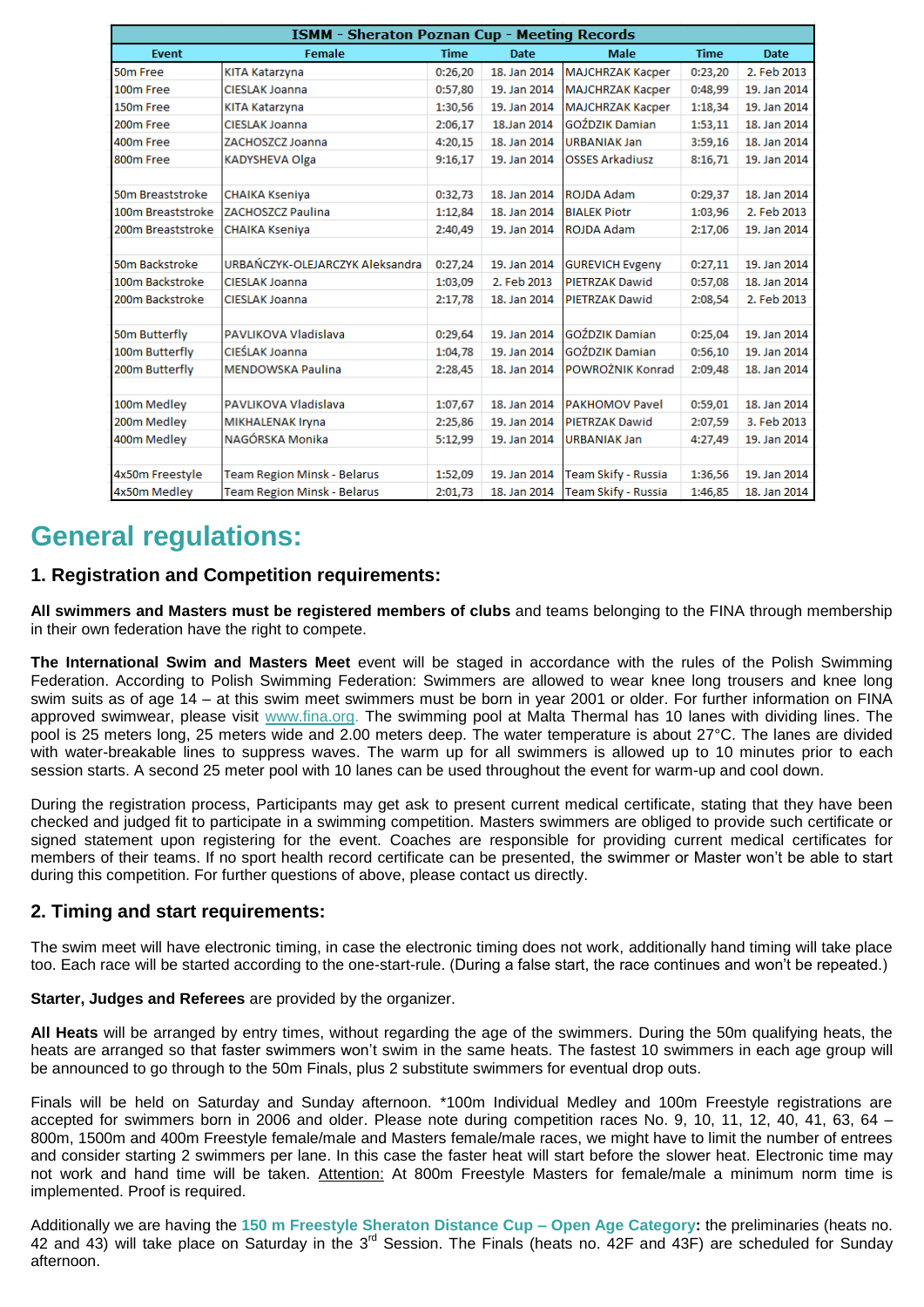**Masters heats** are set based on entry times and not by age groups. All Masters Races are final races including Master Relays.

#### **3. Scoring and Awards:**

#### **Masters age categories:**

**0:** age 20 to age 24, **A:** age 25 to age 29, **B:** age 30 to age 34, **C:** age 35 to age 39, **D:** age 40 to age 44, **E:** age 45 to age 49, **F:** age 50 to age 54, **G:** age 55 to age 59, **H:** age 60 to age 64, **I:** age 65 to age 69, **J:** age 70 to age 74, **K:** age 75 to age 79, **L:** age 80 to age 84, **M:** age 85 to age 89, **N:** age 90 to age 94 and **O:** age 95 to age 99.

#### **Masters Relay age group classifications:**

**0:** 80 to 99 years, **A:** 100 to 119 years, **B:** 120 to 159 years, **C:** 160 to 199 years, **D:** 200 to 239 years, **E:** 240 to 279 years, **F:** 280 to 319 years and **G:** 320 to 359 years.

Scoring is according to the age groups separately 07/06, 05, 04, 03, 02, 01/00, 99/98, 97/96 and age 1995 and older are combined. During 50m Finals the 10 fastest swimmers are qualified for it. The finals are just like above shown in age groups separately.

**Masters scoring:** If a swimmer decided to join the Masters classification he or she cannot be counted into the 1995 age group and older category. Switching age groups between the Masters Competition and swim session events is not possible.

**Awards**: Places 1 to 3 in each age group and in each event will receive medals. The first six participants in each event and in each age group will receive certificates. All participants of the 50 m finals will receive certificates. The victory ceremony of the 150m distances will follow the Final races on Saturday and Sunday afternoon. A special decoration ceremony will be held for the 150 m distances. All other victory ceremonies are held throughout the competition and part of the swim meet. All Members of the Relay teams from place 1 to 3 will receive medals and the team will receive a certificate.

**Masters Awards** Places 1 to 3 will receive a medal and a certificate. All Members of Relay teams will receive certificates for places 1 to 3. Victory Medal ceremonies for Masters are done throughout the event.

#### **Special Sheraton Cup Awards:**

#### **Sheraton Poznan International Age-Group Cup**:

Presented to the best female and male swimmer in each age group category. Combine FINA points table for the individual person who will swim all 4 x 100-meter distances (Comp No. 17/18 - Backstroke, 38/39 - Breaststroke, 48/49 – Freestyle and 65/66 - Butterfly). Disqualification or not finishing the race in one or more distances will result that the swimmer is no longer eligible for this **Trophy**. Excluded age groups are 2006, 2007 and Masters Swimmers

#### **Sheraton Poznan Relay Swim Cup**:

The best 4x50m Medley Relay team and the best 4x50m Freestyle Relay team separated by age and gender (female /male) will be given this **"Special Award".** The following age groups are eligible to compete for this trophy: female 2003 -2007, female 2002 and older, male 2003 – 2007, male 2002 and older, Masters swimmers.

**150m Freestyle – Final - Sheraton Distance Cup - Open Age category – "Swimming for cash":**

We will Award the Top 3 Female and Male swimmers with a Cash Award:

**1 st Place – 1000 zł (approx. 250 €) 2 nd Place – 500 zł (approx. 125 €) 3 rd Place – 250 zl (approx. 60 €)**

#### **Best Swimmer Award:**

Additionally, we will be giving an Award for the best Female and Male swimmer. The Award is measured for the single highest points achieved from the FINA points table for a single swam distance. We will present a 3 day – 2 night Weekend Starwood Hotel stay Voucher for two persons in two of our destinations.

The ceremony is part of the swim meet. All Awards, Medals and Certificates must be picked up by the end of the swim meet by the participants or the swim clubs. We will only send any Awards and Certificates, if we receive exact address information and money to cover for the postal fee.

#### **4. Registration and Payment:**

**Registration is possible between Monday, 1 st December 2014 until Wednesday, 28 th January 2015, at 18:00 hrs. No registration, cancelation or return of money will be possible after the deadline.** The registration will be confirmed by e-mail. For these reasons please give the e-mail address and the name of the responsible person, as well as the Club ID No.

**The starting lists are to be sent to:** Please be aware of norm times!

**mail@ismm.pl**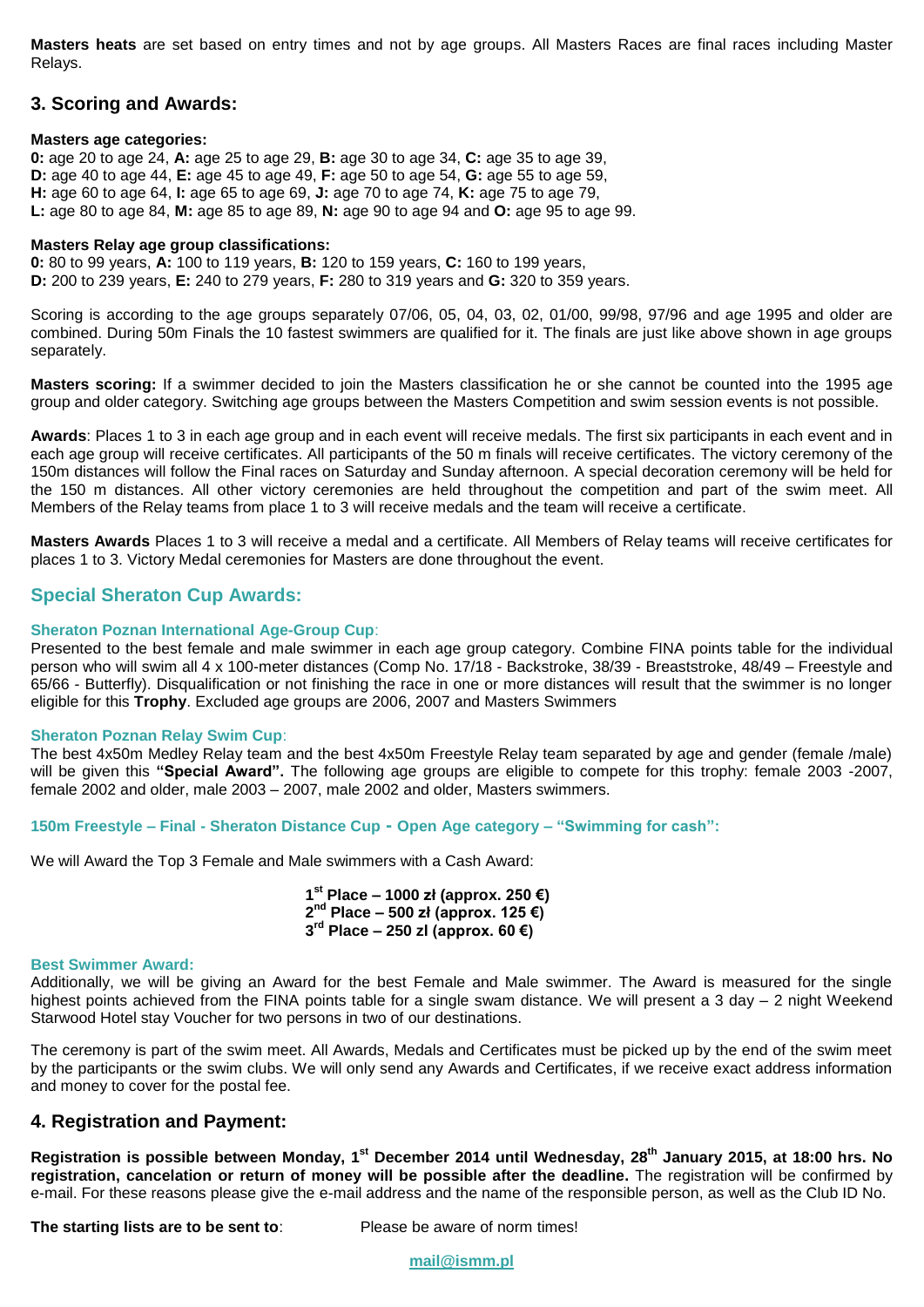Registrations are only accepted electronically – via splash format or e-mail. We would like to encourage all clubs and swimmers to use the splash format. The registration file and instructions on how to use it can be found on **[www.ismm.pl.](http://www.ismm.pl/)** We are anticipating a large number of entries. Therefore we reserve the right to refuse entries. Participants born in 2006 and 2007 are only allowed to have 5 starts including relay starts and finals per day. For any questions regarding the registration process, please contact us directly. We will confirm the participation of the swimmers in the competition. The start list will be posted on **[www.ismm.pl](http://www.ismm.pl/)** website prior to the event.

#### **Contact persons:**

| In Polish and English: | Adrian Roszak; (+48) 722 396 322; mail@ismm.pl      |
|------------------------|-----------------------------------------------------|
| In English and German  | Marco Foelske; (+48) 600 969 412; ismm@sheraton.com |

#### **Early bird registration fee:**

Sport or swimming clubs with their participants can receive a discount for individual and relay start fee, if we receive the registration entry between Monday 1<sup>st</sup> December and Tuesday, 30<sup>th</sup> December 2014:

The discounted registration fees are as following:  $\epsilon$  4.00 or 16 PLN per single start and  $\epsilon$  5.00 or 20 PLN per Relay entry. In order to take advantage of the early bird fee, please transfer the money via bank transfer by Tuesday 30<sup>th</sup> December 2014.

#### **Regular registration fee applies from Wednesday 31st December 2014 until Wednesday 28th January 2015:**

The **registration fee is € 5,00 or 20 PLN per single start** and **€ 7 or 28 PLN per entry for relays**. Local and National Polish clubs must pay in advance (**latest by the deadline for entries – Wednesday 28th January 2015**)

#### UKSCITYZEN\_ Bank account: **92 2490 0005 0000 4500 5803 3240**

(IBAN – PL 92 2490 0005 0000 4500 5803 3240; BIC – ALBPPLPW) Foreign clubs can pay on the first day of the swim event. (Friday  $6<sup>th</sup>$  February 2015) Paying options are in cash, credit card or bank transfer before the competition.

#### **We will donate 1 PLN per single start from every registered swimmer to UNICEF Road to Awareness – Starwood Hotels & Resorts Partner for 20 years!**

**Attention: It is not possible to register anybody on the day of the competition. Changes are NOT possible.**

#### **5. Other important information:**

**Lockers:** The pool offers a large number of lockers available during the event. During the registration at the event bureau, clubs will receive keys to the lockers for their registered swimmers. The pool area may only be entered in bath shoes, flip flops or barefoot. Spectators in street clothes may sit in the spectators stand.

Results: Will be available live on [www.megatiming.pl](http://www.omegatiming.pl/) and in addition posted inside the pool. After the event the complete list of results will be distributed via email (PDF file format) or can be found on [www.ismm.pl](http://www.ismm.pl/) and Megatiming website. The results will also be published on the multilingual swimming rankings website [www.swimrankings.net.](http://www.swimrankings.net/)

**The organizer** is not responsible for any injuries, losses or damages.

**The organizer** keeps the rights to make any changes to the event and limit the number of swimmers, if there are too many registrations in some distances or heats. We will email each club/person of any changes we may conduct.

Please be aware of flashlights, cameras taking pictures and filming during the event. Anybody who attends the event as a spectator or registered swimmer agrees that his/her image may be published in connection with the International Sheraton Swim & Masters Meet called "ISMM Sheraton Poznan Cup".

#### **6. Accommodation including Breakfast Buffet at Sheraton Poznan Hotel and dining options:**

 **PLN (approx. 46 EUR)** per Single room (1 person) and **PLN (approx. 56 EUR)** per Double room (2 persons) and **PLN (approx. 66 EUR)** per Triple room (3 persons) and per night inclusive of a Breakfast Buffet and 8% VAT



Get to know the hotel:<http://www.sheraton.pl/poznan/en> For reservation, please contact : [Reservation.Poznan@sheraton.com](mailto:Reservation.Poznan@sheraton.com) Booking code: SHPOZ SwimMeet Feb 2015 or book online:<https://www.starwoodmeeting.com/StarGroupsWeb/res?id=1407092066&key=5302C17> (offer is valid from Thursday  $5<sup>th</sup>$  February until Monday  $9<sup>th</sup>$  February 2015)

#### **Dining:**

**At the Pool:** The Malta Thermal Pools has a **Food & Beverage venue** where swimmers and guests can purchase food and drinks at affordable prices. **Sheraton Poznan** will offer **lunch package choices** at the pool, separate order forms will be send out.